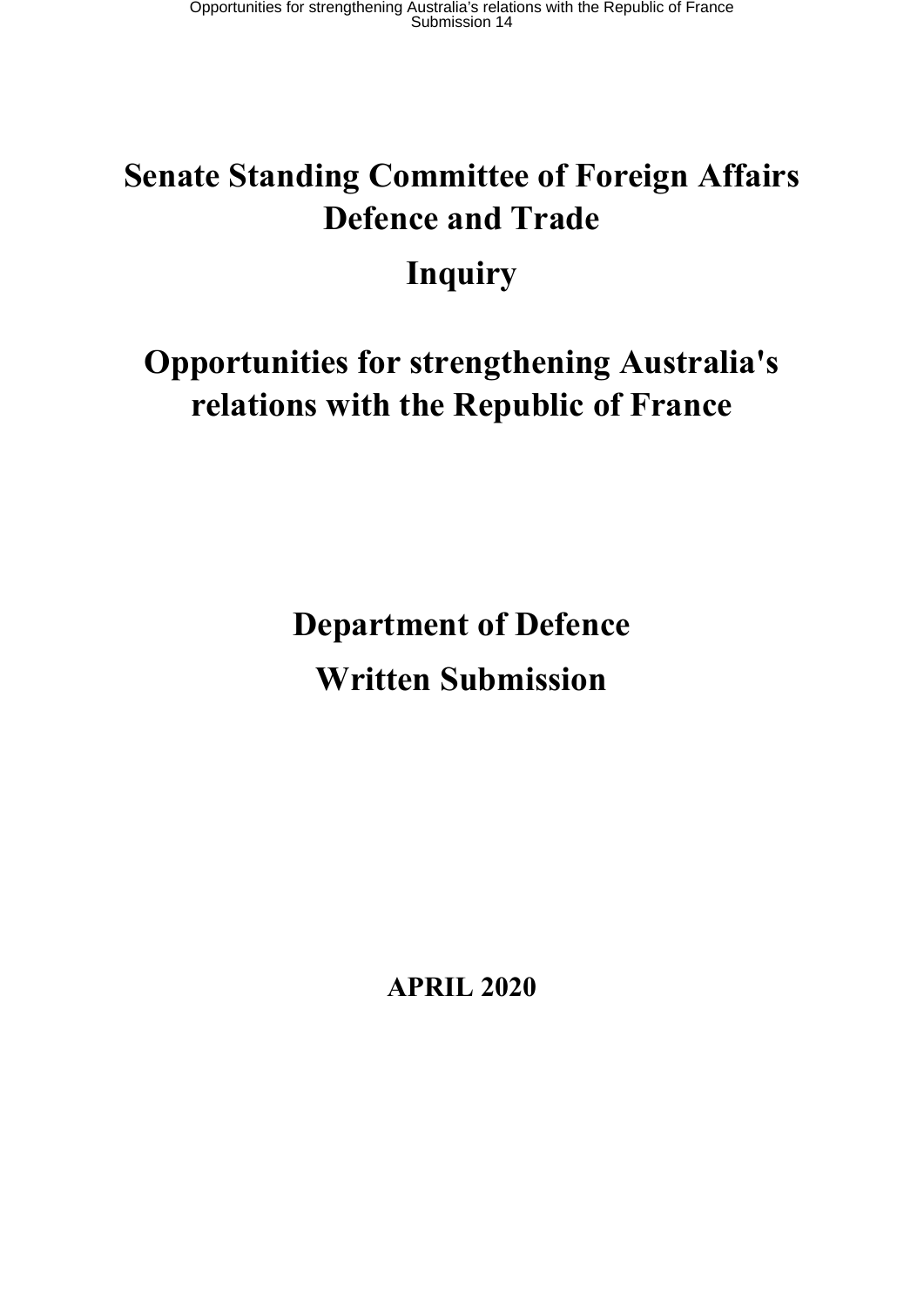## Opportunities for strengthening Australia's relations with the Republic of France Submission 14



**Australian Government Department of Defence** 

The contemporary defence relationship between Australia and France has maintained a positive trajectory, with activities growing in scale and complexity each year. There is a shared intent to continue deepening and broadening our partnership, including into new areas of cooperation such as security, science and industry collaboration. While the global COVID-19 epidemic has resulted in the cancellation or postponement of a range of bilateral engagements, and multilateral activities, in which both countries were to have participated, it is anticipated that engagement will be resumed at its previous intensity in due course. This reflects the solid underlying relationship that has continued through a period during which the response to the epidemic has been an overriding global priority.

Defence also continues to be focussed on improving interoperability to enable increased cooperation, including with respect to geo-strategic challenges, particularly in the Indo-Pacific region.

#### *Inquiry into opportunities for strengthening Australia's relations with the Republic of France, with particular reference to:*

- *a) increasing bilateral trade and investment, including future growth areas for exports and imports, and opportunities in the mining industry;*
- *b) enhancing political, security and defence cooperation, including through initiatives such as the Joint Statement of Enhanced Strategic Partnership between Australia and France signed in 2017, and the Strategic Partnering Agreement signed in 2018 for the Future Submarine Program;*
- *c) options for enhancing strategic cooperation, including in the Indo-Pacific region and through multilateral fora;*
- *d) Australian engagement with intergovernmental organisations headquartered in France including the Organisation for Economic Co-operation and Development (OECD) and the United Nations Educational, Scientific and Cultural Organization (UNESCO);*
- *e) opportunities to build on shared historical and cultural values and promote tourism, with specific reference to Commonwealth War Graves, cultural exchanges and people-to-people ties; and*
- *f) any related matters.*

#### **Australia's strategic defence relationship with France**

1. The Department of Defence (Defence) views France as an important and significant partner for Australia, both globally and in our region. This is due to a range of factors that underpin a strong and mutually-beneficial relationship, including our historical ties, geographic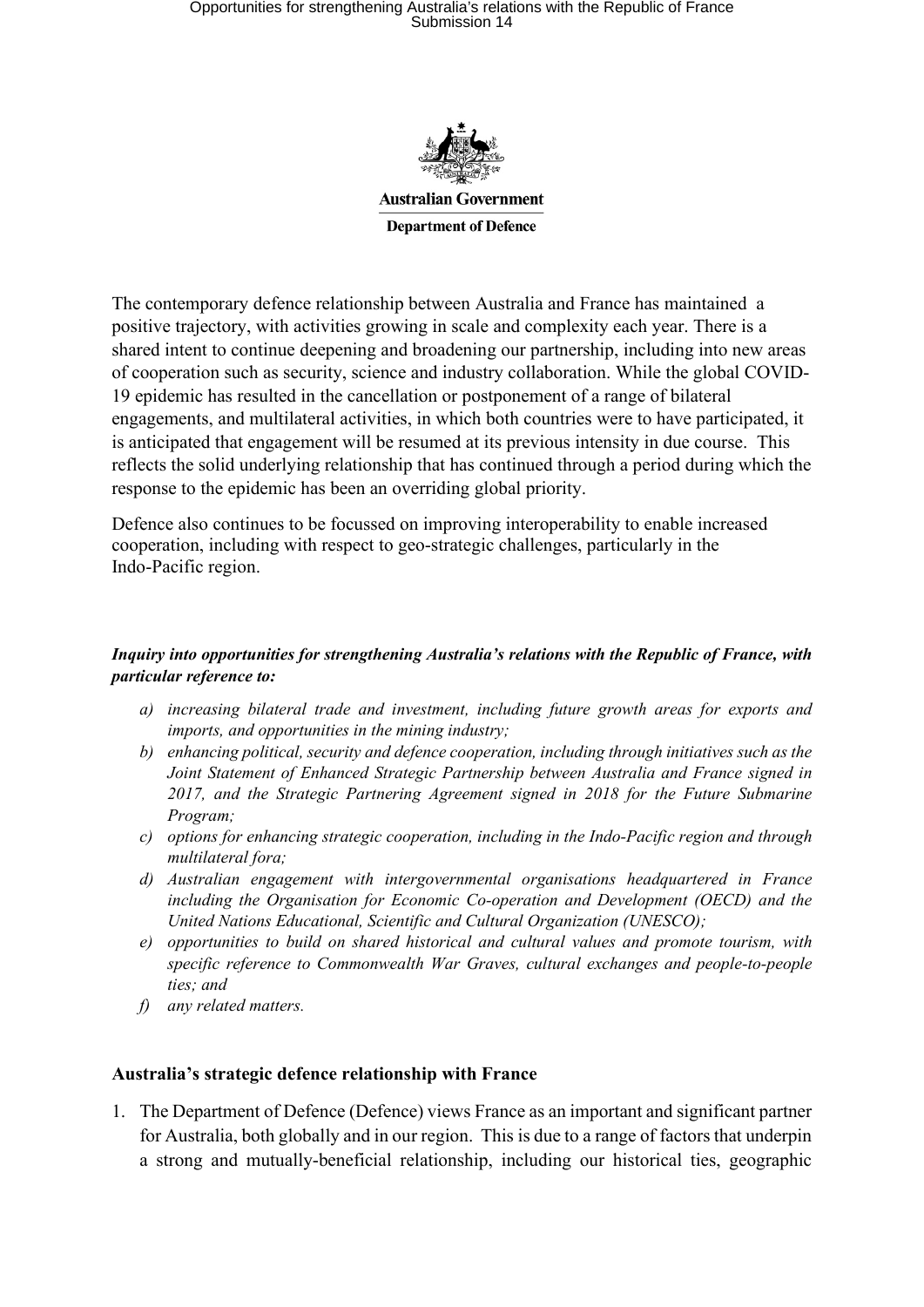proximity to French Territories in the Indian and Pacific Oceans, and shared values and interests. The defence relationship between our two nations is extensive, and covers a range of activities, including operations, exercises, visits, personnel exchanges and training.

- 2. There is no doubt Australia's defence relationship with France has strengthened over the past few years following the selection of Naval Group (previously DCNS) as Australia's international partner for the Future Submarine Program. On 20 December 2016, Australia and France signed the *Framework Agreement between the Government of Australia and the Government of the French Republic Concerning Cooperation on the Future Submarine Program* (FSP), and formally established the government-to-government framework between Australia and France to underpin the FSP. The Agreement entered into force on 5 May 2017, following an exchange of Diplomatic Notes. While the Future Submarine Program (FSP) has played a key role in elevating our strategic relationship, today's partnership is driven as much by a recognition of shared Indo-Pacific interests and the practical benefits both countries realise from closer security cooperation.
- 3. Related to the FSP, but also in recognition of the strengthening bilateral security relationship, over the past few years, a number of government-to-government enabling agreements have been concluded, including:
	- the *Agreement between the Government of Australia and the Government of the French Republic regarding the Exchange and Reciprocal Protection of Classified Information (General Security Agreement)* which entered into force in 2017 that facilitates the sharing of classified information and strengthens existing protections;
	- the *Joint Statement of Enhanced Strategic Partnership between Australia and France*, which is reviewed periodically by Australian and French ministers;
	- the *Mutual Logistic Support Arrangement* that allows both the Australian Defence Force (ADF) and the French Armed Forces to increase mutual support to each other in the conduct of bilateral and joint military activities.

### **Importance of Australia/France Indo-Pacific Engagement**

- 4. As publicly articulated by former Australian Prime Minister Malcolm Turnbull and French President Emmanuel Macron in the May 2018 *Vision Statement for the Australia-France Relationship*, Australia and France share a range of mutual interests in the Indo-Pacific. This includes a shared belief in promoting adherence to international rules and norms, supporting open markets and economies, and helping enable countries in the region to be more resilient in the face of both natural disasters and foreign coercion.
- 5. We share similar perspectives on the region's current opportunities and challenges, and on how our elements of national power—including our respective defence forces—can help secure our regional interests. In this regard, Defence welcomes the French Ministry of Armed Forces' September 2019 release of its strategy, *France and Security in the Indo-Pacific*, which reaffirmed France's commitment to supporting the enduring security and prosperity of the Indo-Pacific.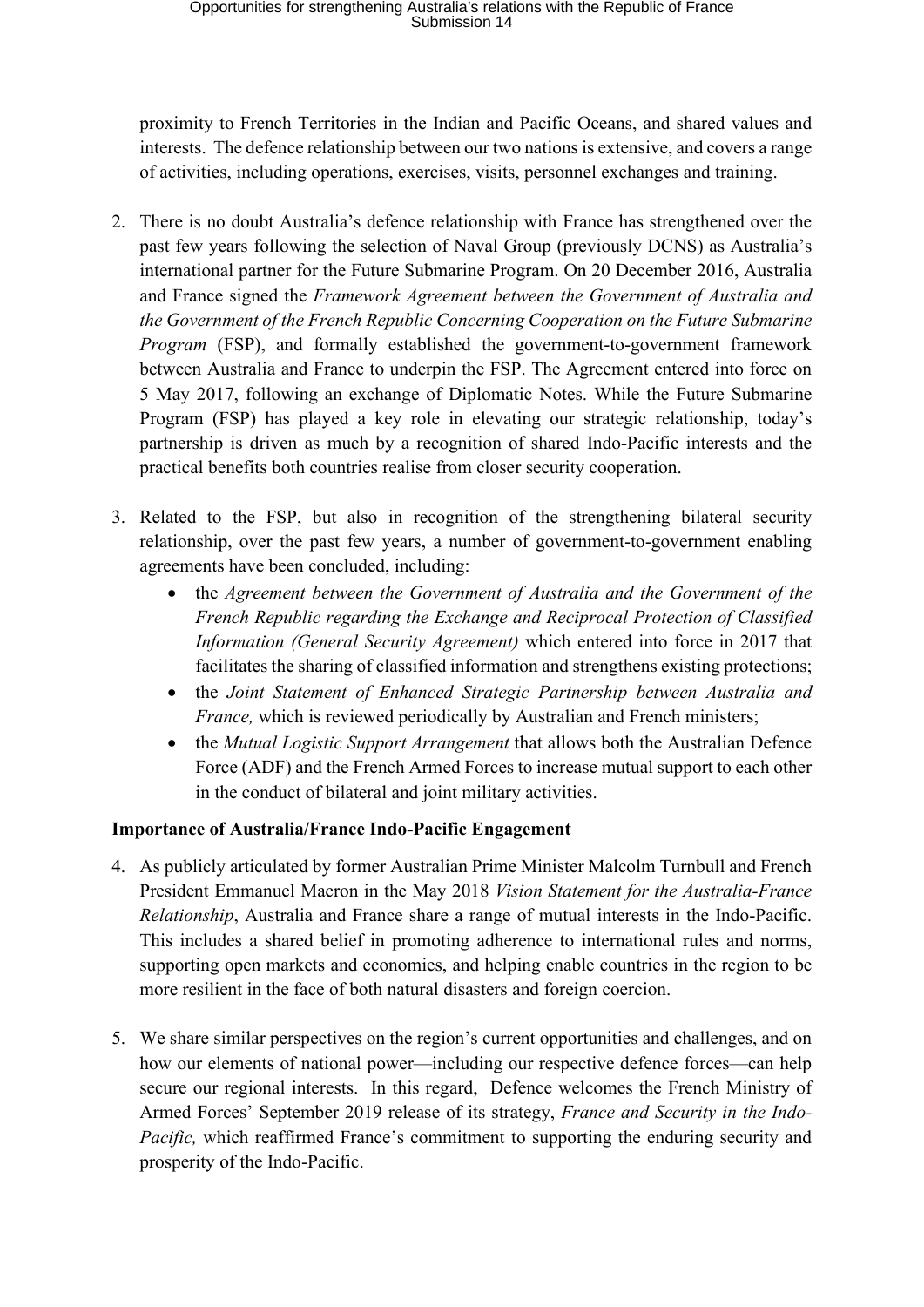#### **Enhanced Regional Engagement**

- 6. Defence, as part of a whole-of-Government effort, has enhanced engagement across the Pacific, with a greater focus on new and practical opportunities for cooperation with our Pacific Island neighbours as well as our regional partners, including France. Current practical cooperation with France in the Pacific includes training, combined exercises, and humanitarian assistance and disaster relief capability (HADR), albeit subject to a temporary, but significant, pause in activity resulting from efforts to address the COV ID-19 epidemic.
- 7. The planned participation of French Armed Forces New Caledonia (FANC) force elements in Exercise Indo-Pacific Endeavour 2020 would have been a representation of the continued and growing engagement between the ADF and French Armed Forces (FAF). Indo-Pacific Endeavour is the annual ADF activity comprised of military force elements based around a major amphibious unit conducting operations, activities, and actions in the Indo-Pacific region. Unfortunately Indo-Pacific Endeavour in 2020 was cancelled due to COVID-19.
- 8. A further example of Defence's multilateral engagement in the Indo-Pacific region that includes France, is Exercise LA PEROUSE*.* The first iteration of this exercise, which is led by France, took place in April 2019, and included participation from Japan and the United States. The second iteration was scheduled for April 2020, but was also cancelled due to COVID-19.
- 9. Australia and France collaborate closely in the South Pacific, including via our cooperative FRANZ arrangements to respond to natural disasters in the region - *Arrangement between France, Australia and New Zealand*, signed on 22 December 1992, and through the Pacific Quadrilateral Defence Coordination Group, which helps coordinate maritime surveillance activities and facilitate better information exchanges.
- 10. Australia is committed to continue working with France in the Pacific bilaterally, as well as through other important regional mechanisms, such as the South Pacific Defence Ministers' Meeting, to strengthen information-sharing on respective regional capacity building activities and programs. This will be important to maximise the effectiveness and efficiency of our respective security investments in the region, particularly following the Australian Government's *Pacific Step Up*, announced in November 2018. Close and enduring collaboration between our representatives and forces deployed in the region, in particular with FANC and French Forces in French Polynesia (FAPF), will be critical in this effort.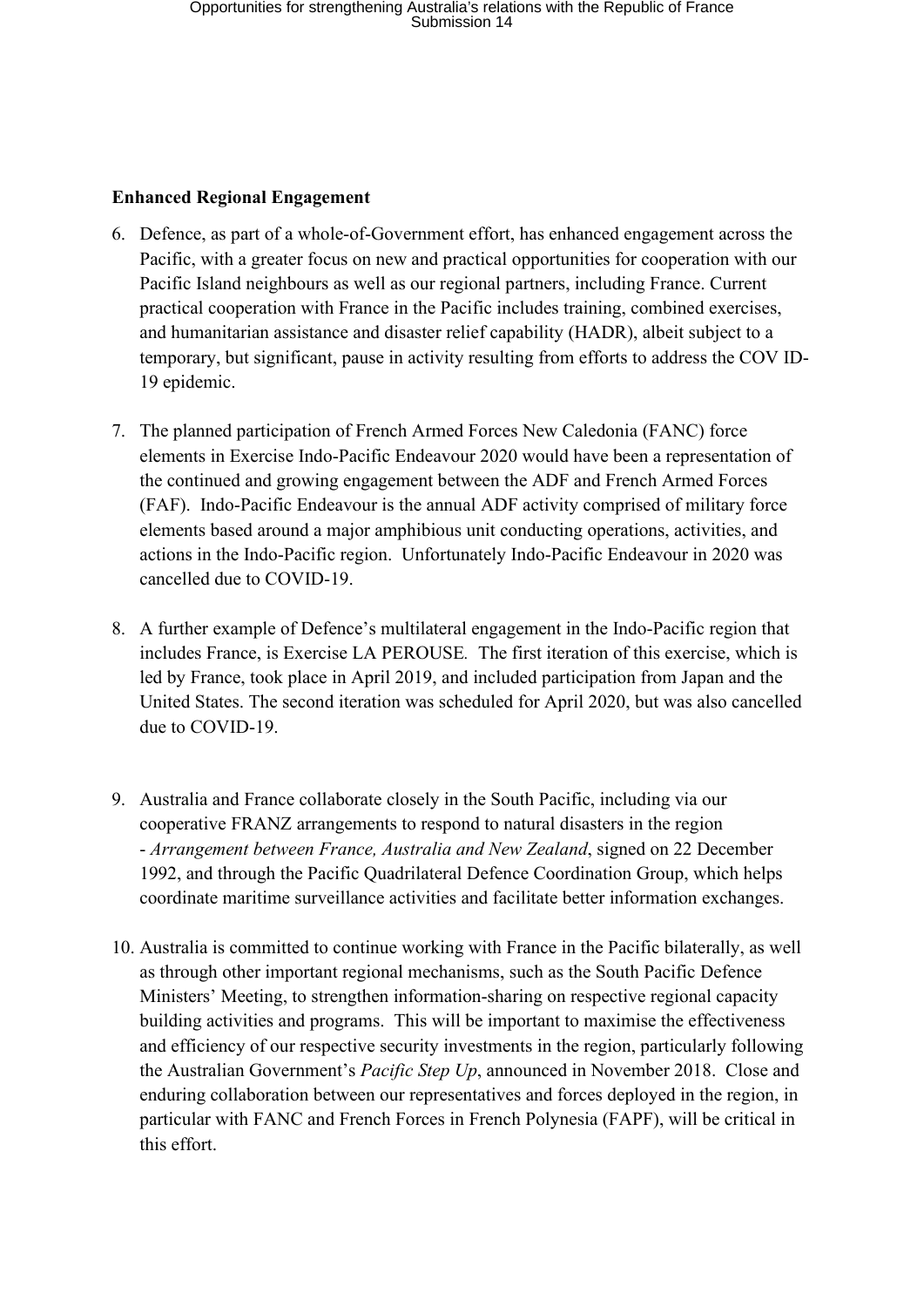11. Defence also notes the FANC's biennial Exercise CROIX DU SUD (CDS),the region's largest humanitarian assistance and disaster relief exercise, involving participation from almost all regional states, and an important part of the region's disaster preparedness and response efforts. The activity while initially planned for May 2020, has been deferred because of the COVID-19 epidemic, although it may be held later in the year.

#### **Industry, Science and Materiel Cooperation**

- 12. Defence's Science and Technology relationship with France is with the Direction Générale de l'Armement (DGA), through the Department of Research and Technologies of Defence and Security (Service des Recherches et Technologies de Défense et de Sécurité (SRTS)). Enhanced science and technology (S&T) collaboration will be an important part of the growing Australia-France relationship that has the potential to produce significant mutual benefits.
- 13. Defence is looking to step up S&T collaboration, and last year Australia and France signed an Arrangment to facilitate increased cooperation on possible focus areas such as hydro-acoustics, fluid-structure interaction, lasers, high frequency radar, and nano-satellites.
- 14. Defence and DGA will soon commence a joint research project on hydrodynamics using the complementary Australian and French cavitation tunnel facilities. Furthermore, Defence is due to sign a new arrangement with France on S&T collaboration on composites to investigate the durability and impact behaviour of composite materials that are immersed in sea water.
- 15. Australia and France also continue to deepen the already strong bilateral defence industry relationship, both at an industry-to-industry and a Government-to-Government level. Our respective defence industries have complementary strengths, with further bilateral cooperation allowing both nations to leverage our experiences and identify new opportunties to deepen collaboration.
- 16. Major capability projects such as the FSP not only build Australian defence industry capability, but also help partner nations, such as France, meet its defence needs by recognising Australia's industry and its capabilities.
- 17. For Australian industry, participating in major acquisition programs has the potential to lead to greater access to global markets through the supply chains of defence primes. This is particularly true for the French market, and Defence has already seen Australian companies achieve success in France. For example, W&E Platt, a business based in Sydney that specialises in weapon mounts for the military vehicles and naval vessels, has had success in exporting weapon mounts to France. Australia remains committed to working with France to maximise Australian industry involvement in key capability projects with French companies.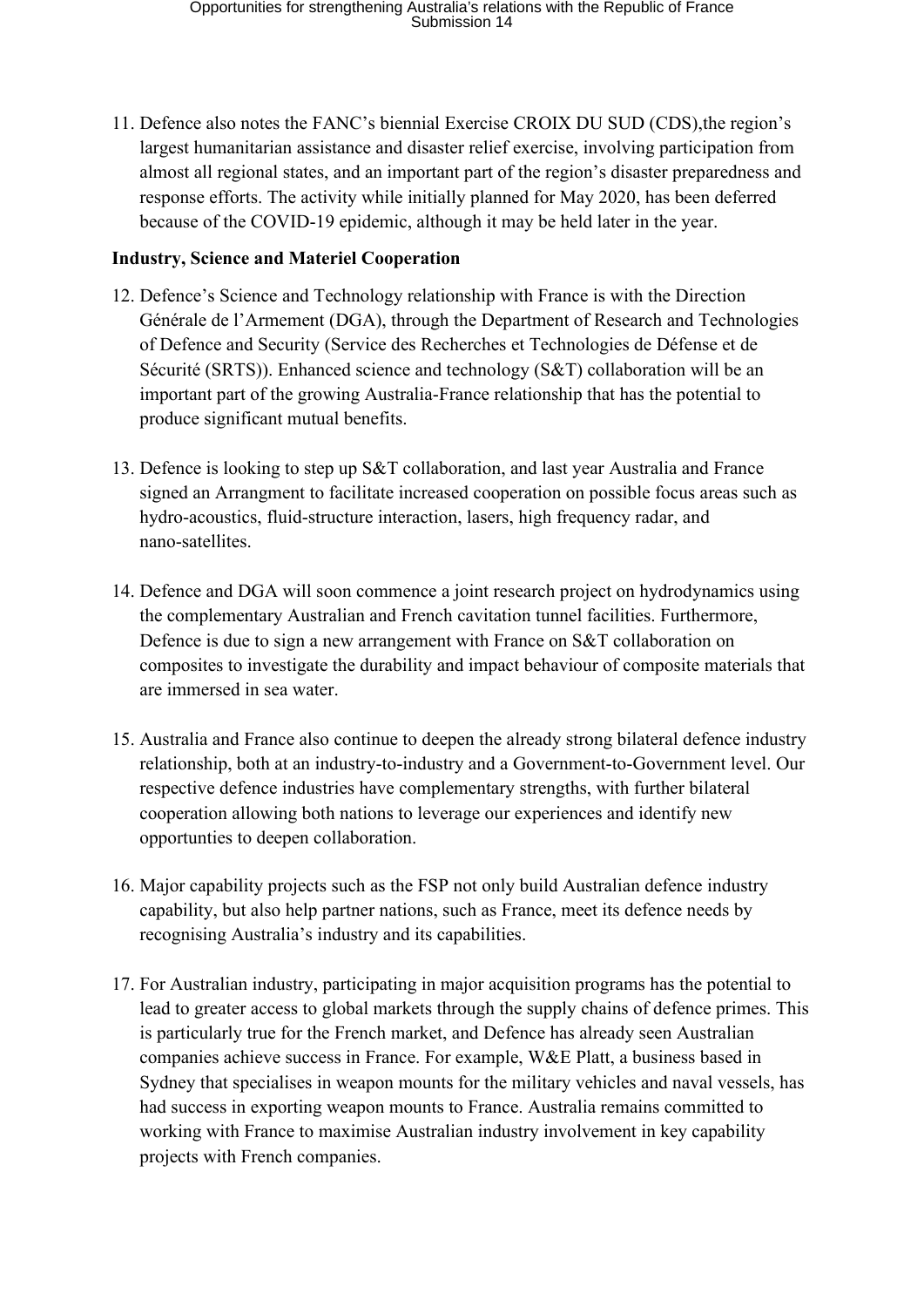- 18. There are a number of mechanisms that seek to strengthen Australian-French defence industry cooperation beyond the FSP. These include the Australia-France Defence Industry Symposium, which is a key defence activity under the Australia France Initiative (AFiniti). The Symposium provides an opportunity for industry and government representatives from each country to identify complementary capabilities and opportunities for cooperation. Australia hosted the first Symposium in 2018. The next iteration of the Symposium is tentatively planned for 2020 in France, and Australia welcomes continued engagement with France on defence industry issues through this forum.
- 19. Defence is also continuing to increase the Australian defence industry's exposure to French markets, through supported attendance at French international trade shows and targeted trade missions. These missions have included engagement with the French defence industry and related networking opportunities.
- 20. The Australian defence industry's presence at French international trade shows under the Team Defence Australia banner continues to grow. In 2018, Team Defence Australia took 38 companies to *Eurosatory* and 46 companies to *Euronaval.* As an outcome of these trade shows, Australian and French companies have committed to progress joint ventures, collaborations and partnerships. Furthermore, Australian companies have progressed export opportunities at these trade shows, including securing export contracts.
- 21. Defence also works closely with the newly established Defence and Security Director position at the Australian Embassy in Paris to identify and develop priority segments in the French marketplace where Australian companies can best compete. This position focuses on promoting opportunities across markets, scouting for opportunities, connecting French and Australian stakeholders, exploring emerging markets and setting the stage to secure outcomes.
- 22. In terms of materiel cooperation, Capability Acquisition and Sustainment Group meets annually with counterparts from the DGA for the AUS-FRA Bilateral Armaments Committee (BAC). The BAC is co-chaired at a senior official level and promotes information exchange and identifies future opportunities for cooperation in the field of defence equipment procurement. The BAC last met in Paris in June 2019, and is next scheduled to occur in Australia in June/July 2020.

### **Future Submarine Program**

23. Defence views the Attack Class Submarine Program as a central pillar of the long-term relationship between Australia and France. The objectives of the Program, which include a regionally superior submarine capability, sovereignty and the maximisation of Australian industry involvement, require deep engagement between our nations at Government and industry levels.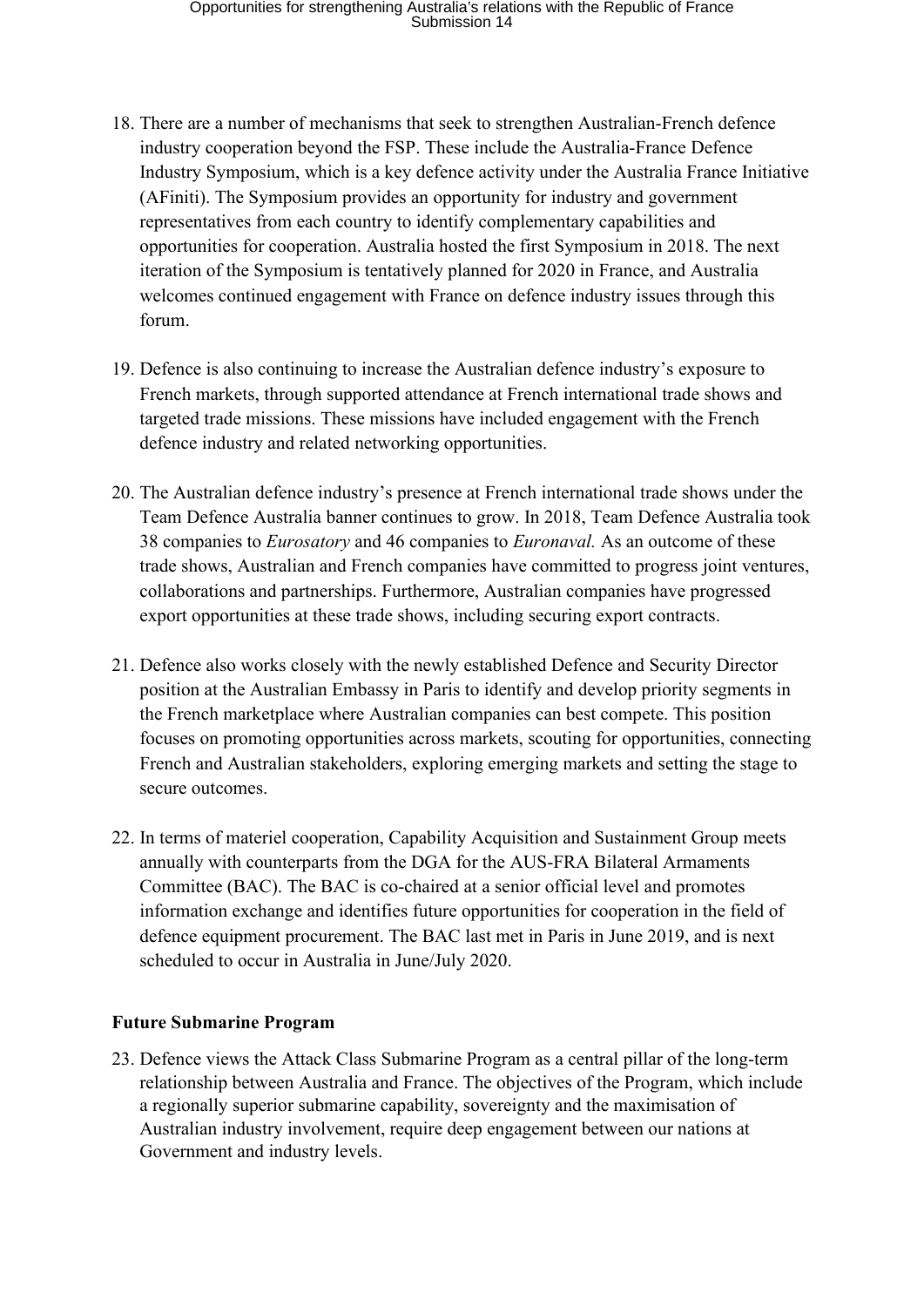- 24. The Australian and French Governments entered into a binding Framework Agreement concerning cooperation on the Future Submarine Program in December 2016. The Agreement formalises the assurance and commitments provided by the French Government for the development of a sovereign operational and sustainment submarine capability in Australia. These assurances and commitments include transfer of knowledge, skills and technology. Further, the Agreement defines the principles, framework and initial means of support and cooperation between the Australian and French Governments to help Australia achieve a sovereign operational and sustainment submarine capability.
- 25. Successful implementation of this inter-governmental agreement is overseen by a joint Australia-France steering committee, co-chaired by representatives from the Australian and French Defence acquisition agencies, meeting biannually. The Steering Committee oversees all aspects of the implementation of this agreement and is accountable to the respective Australian and French Ministers for Defence.
- 26. The Commonwealth continues to work with Naval Group on engaging all elements of Australian industry. The Australian Government is committed to maximising the involvement of Australian industry in the delivery of the Attack Class fleet. Naval Group has committed to spending at least 60 per cent of the Naval Group contract value in Australia. The commitment does not displace Naval Group's contractual obligation, to maximise Australian industry involvement in the Attack Class Program, but does reflect the growing understanding between Defence and Naval Group that at least this level of spend in Australia will be possible, as efforts continue to be made to maximise Australian industry involvement during the design and delivery of the 12 Attack Class submarines.
- 27. Beyond the arrangements for management of the Attack Class Submarine Program in Australia, at this stage of the Program, there is also a sizeable Australian presence in France, which is focused on the preliminary design of the submarine and the development of the skills of Australians that will be brought back to Australia to meet our capability goals. This includes Defence staff and Australian employees of Naval Group Australia.
- 28. As the Program progresses, there will continue to be a migration of activity to Australia, particularly during detailed design of the Attack Class, leading into the construction of all submarines in Adelaide.

#### **International Security Policy Cooperation**

29. The exchange and reciprocal protection of classified information is handled under the General Security Agreement (GSA) between the Governments of Australia and France. This is a Government-to-Government treaty that is binding under international law, and which entered into force on 4 May 2017. The GSA establishes the principles for the protection of classified information between the parties, establishes equivalencies between the parties security classification systems, outlines provisions for industrial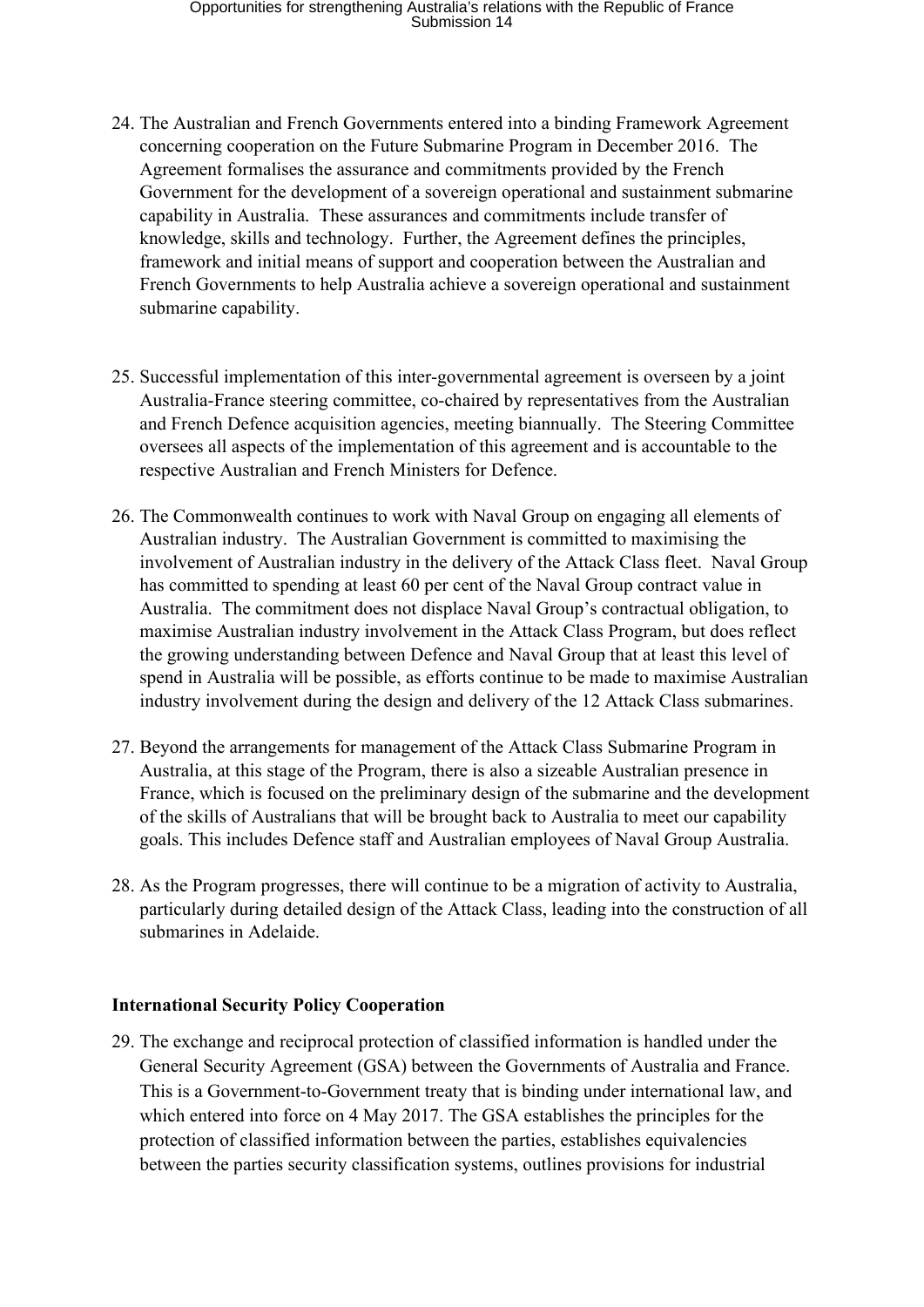security cooperation, and regulates visits. It provides a foundational setting for all Defence collaboration and deeper engagement on sensitive and classified matters.

- 30. Defence understands that France intends to update its security classification system. Changes to the classification system would necessitate an update to the GSA to ensure that it continues to meet our mutual security needs. Defence welcomes this effort as an opportunity to further enhance and streamline our information sharing, important both in support of the FSP and our wider strategic relationship.
- 31. Defence is also strengthening its security relationship with France through the FSP Bilateral Security Working Group, which is one element of cooperation established under the Strategic Partnership Agreement signed in 2017. The biannual Working Group provides oversight and guidance in relation to the physical security, counter-espionage, and cyber security arrangements for information and technology exchanges.
- 32. Through this collaboration we have achieved standardised security requirements for government and industry participants in the FSP. We have also shared industry education packages that outline both countries' industry security policies and the processes involved in obtaining personnel security clearances, as well as joint threat assessments necessary to supporting the FSP.
- 33. As the National Naval Shipbuilding Enterprise develops in scale and complexity, Defence will continue to engage with France to pursue joint efforts that counter foreign interference, and strengthen information sharing and industry supply chain security, to meet the evolving threat environment.

#### **Service-to-Service Engagement**

- 34. The Royal Australian Navy (RAN) and the Marine Nationale (MN) have a long history of trusted cooperation. As partners with shared maritime security interests, particularly in the Indo-Pacific region, we have new opportunities to refocus and enhance our relationship in order to further advance our shared objectives. Australia's decision to partner with France on the FSP has increased the positive impetus for the relationship.
- 35. As part of the bilateral relationship, the MN and RAN agreed in 2007 to commence regular strategic talks. Since then, the two Navies have continued to grow closer at all levels and with after a decade of bilateral discussions, remain committed to strengthening and deepening this important relationship.
- 36. Annual Navy-to-Navy talks, co-chaired by the Major general de la Marine (MGM) for the MN and the Deputy Chief of Navy (DCN) for the RAN, provide the pre-eminent forum to discuss strategic, organisational, managerial, personnel, training and operational issues/problems of mutual interest/benefit to the MN and RAN. It is a forum in which to discuss future initiatives and opportunities and, in an environment of trust, to also discuss any aspects of our relationship on which we can improve.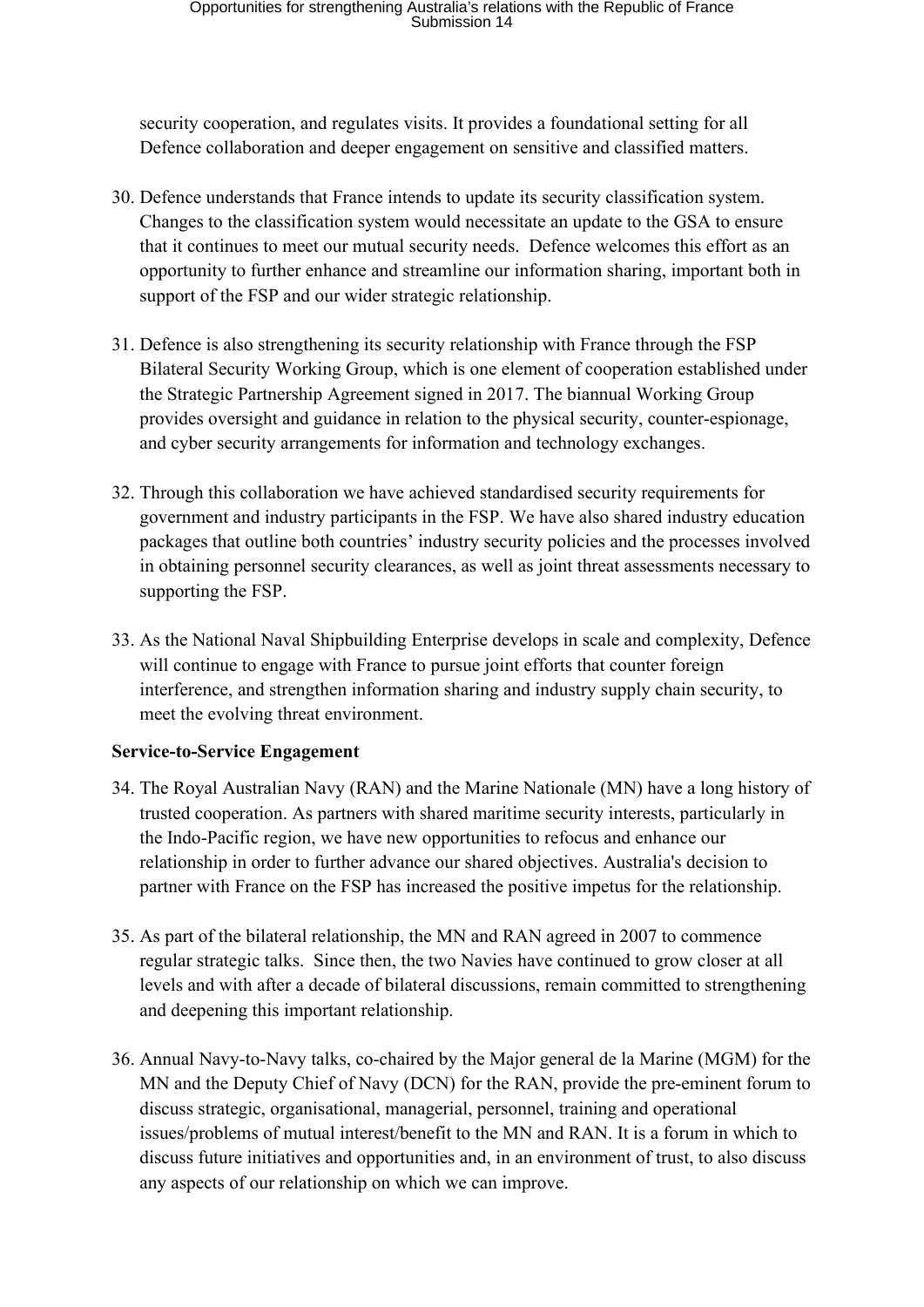- 37. Annual submarine staff talks are also conducted as the primary working group subordinate to, and reporting to, the Navy-to-Navy Talks. They are established with a focus squarely on the relationship between the submarine communities of both Navies, and in support of optimal FSP capability outcomes.
- 38. There is also mutual engagement in relevant Exercises, Operations and Multilateral Fora such as Exercise KAKADU, Exercise LA PEROUSE, Exercise CROIX DU SUD, Exercise EQUATEUR, the annual *Jeanne d'Arc* Mission, the Indian Ocean Naval Symposium, and the Western Pacific Naval Symposium. A Chief of Navy Liaison Officer is also posted to the Office of the French Chief of Navy, at the French Defence Headquarters in Paris.
- 39. The Australian and French Armies have a mature relationship with regular dialogue. Army-to-Army staff talks occur annually to coordinate exchange programs, mutual training opportunities, and ongoing dialogue between key leaders. Dialogue also occurs annually between Australian Special Operations Command and its French counterparts.
- 40. Most tactical level engagement between the Australian and French Armies occurs with French units on rotation as part of the FANC. FANC contingents participate annually in shooting and military skills competitions in Australia. FANC contingents also participate in field training exercises in Australia. The establishment of an ADF liaison officer at the FANC headquarters and Australian consulate in Noumea, planned to commence in mid-2020, will facilitate further increases in cooperation with French forces in the Pacific region.
- 41. The Australian Army's engagements with the French Army in Europe focus on individual training and exchanges. Short term exchanges are targeted at improving Army's amphibious capability, improving the capability of Army's MRH-90 and Tiger ARH helicopters, and improving corps level command, control, and logistics. The Australian Army provides Hellfire missile simulation training for French pilots in Australia, and will host French Army observers on amphibious and land-based exercises in 2020.
- 42. The Royal Australian Air Force (RAAF) has a strong relationship with the French Air Force (FAF) and with the FANC. The FAF remains a key partner in Europe and the Pacific. The RAAF itends to maintain this relationship in areas of mutual benefit. In the Pacific area, both nations are committed to support HADR operations, and continue to participate in combined exercises both in Australia and New Caledonia.
- 43. FAF participation in RAAF's Exercise PITCH BLACK, allows both nations to exercise high-end air combat capability, as well as enabling the FAF to practise airpower projection in our region.